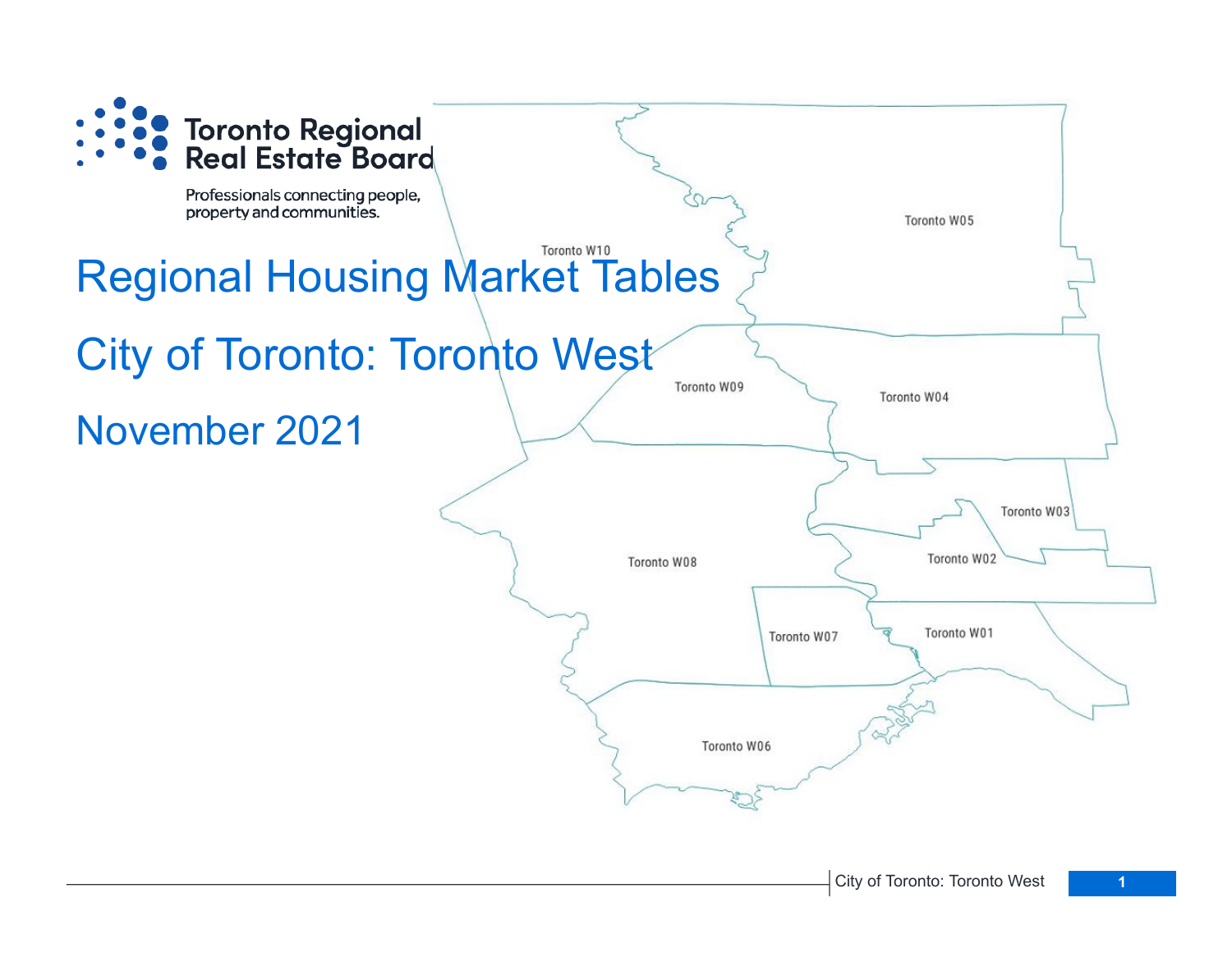#### November 2021

|                         | <b>Sales</b> | <b>Dollar Amount</b> | <b>Average Price</b> | <b>Median Price</b> | <b>New Listings</b> | <b>Active Listings</b> | Avg. SP/LP | Avg. DOM |
|-------------------------|--------------|----------------------|----------------------|---------------------|---------------------|------------------------|------------|----------|
| <b>All Home Types</b>   | 883          | \$893,499,903        | \$1,011,891          | \$900,000           | 1.024               | 718                    | 108%       | 16       |
| <b>Detached</b>         | 288          | \$433,031,769        | \$1,503,583          | \$1,344,944         | 344                 | 203                    | 110%       | 12       |
| Semi-Detached           | 91           | \$108,873,973        | \$1,196,417          | \$1,150,000         | 97                  | 37                     | $111\%$    | 11       |
| <b>Condo Townhouse</b>  | 85           | \$66,714,426         | \$784.876            | \$706.500           | 110                 | 75                     | 107%       | 18       |
| <b>Condo Apt</b>        | 372          | \$234,612,596        | \$630,679            | \$598,444           | 425                 | 375                    | 102%       | 20       |
| Link                    |              | \$1.875,000          | \$937,500            | \$937,500           | 2                   | 0                      | 121%       | 9        |
| <b>Att/Row/Twnhouse</b> | 38           | \$45,036,839         | \$1,185,180          | \$1,210,000         | 39                  | 18                     | 110%       | 11       |
| Co-Op Apt               |              | \$1,844,300          | \$461,075            | \$485,650           | 6                   | 9                      | 100%       | 30       |
| <b>Det Condo</b>        | 0            |                      |                      |                     | $\Omega$            | $\Omega$               |            |          |
| <b>Co-Ownership Apt</b> |              | \$1,511,000          | \$503,667            | \$415,000           |                     |                        | 95%        | 50       |

# City of Toronto, Toronto West **YEAR-TO-DATE** 2021

|                         | <b>Sales</b>   | <b>Dollar Amount</b> | <b>Average Price</b> | <b>Median Price</b> | <b>New Listings</b> | Avg. SP/LP | Avg. DOM |
|-------------------------|----------------|----------------------|----------------------|---------------------|---------------------|------------|----------|
| <b>All Home Types</b>   | 10.346         | \$10,363,139,702     | \$1,001,657          | \$880,000           | 14.958              | 106%       | 15       |
| <b>Detached</b>         | 3,450          | \$5,062,146,568      | \$1,467,289          | \$1,283,150         | 5.154               | 107%       | 12       |
| <b>Semi-Detached</b>    | 1,217          | \$1,389,935,431      | \$1,142,100          | \$1,031,900         | 1,643               | 112%       | 11       |
| <b>Condo Townhouse</b>  | 996            | \$749.327.897        | \$752.337            | \$715.500           | 1.461               | 105%       | 14       |
| <b>Condo Apt</b>        | 4,234          | \$2,688,615,801      | \$635,006            | \$587,000           | 6.059               | 102%       | 19       |
| Link                    | 5              | \$4.615.000          | \$923,000            | \$940,000           | 6                   | 113%       |          |
| <b>Att/Row/Twnhouse</b> | 402            | \$450,500,818        | \$1,120,649          | \$1,105,000         | 570                 | 107%       | 12       |
| Co-Op Apt               | 28             | \$11.809.187         | \$421.757            | \$390,000           | 46                  | 97%        | 35       |
| <b>Det Condo</b>        | $\overline{0}$ |                      |                      |                     | $\Omega$            |            |          |
| <b>Co-Ownership Apt</b> | 14             | \$6.189.000          | \$442.071            | \$358,000           | 19                  | 103%       | 33       |

# **NOTES**

1- Sales, dollar volume, average sale prices and median sale prices are based on firm transactions entered into the TRREB MLS® System between the first and last day of the month/period being reported.

2- New listings entered into the TRREB MLS® System between the first and last day of the month/period being reported.

3- Active listings at the end of the last day of the month/period being reported.

4- Ratio of the average selling price to the average listing price for firm transactions entered into the TRREB MLS® System between the first and last day of the month/period being reported.

5- Average number of days on the market for firm transactions entered into the TRREB MLS® System between the first and last day of the month/period being reported.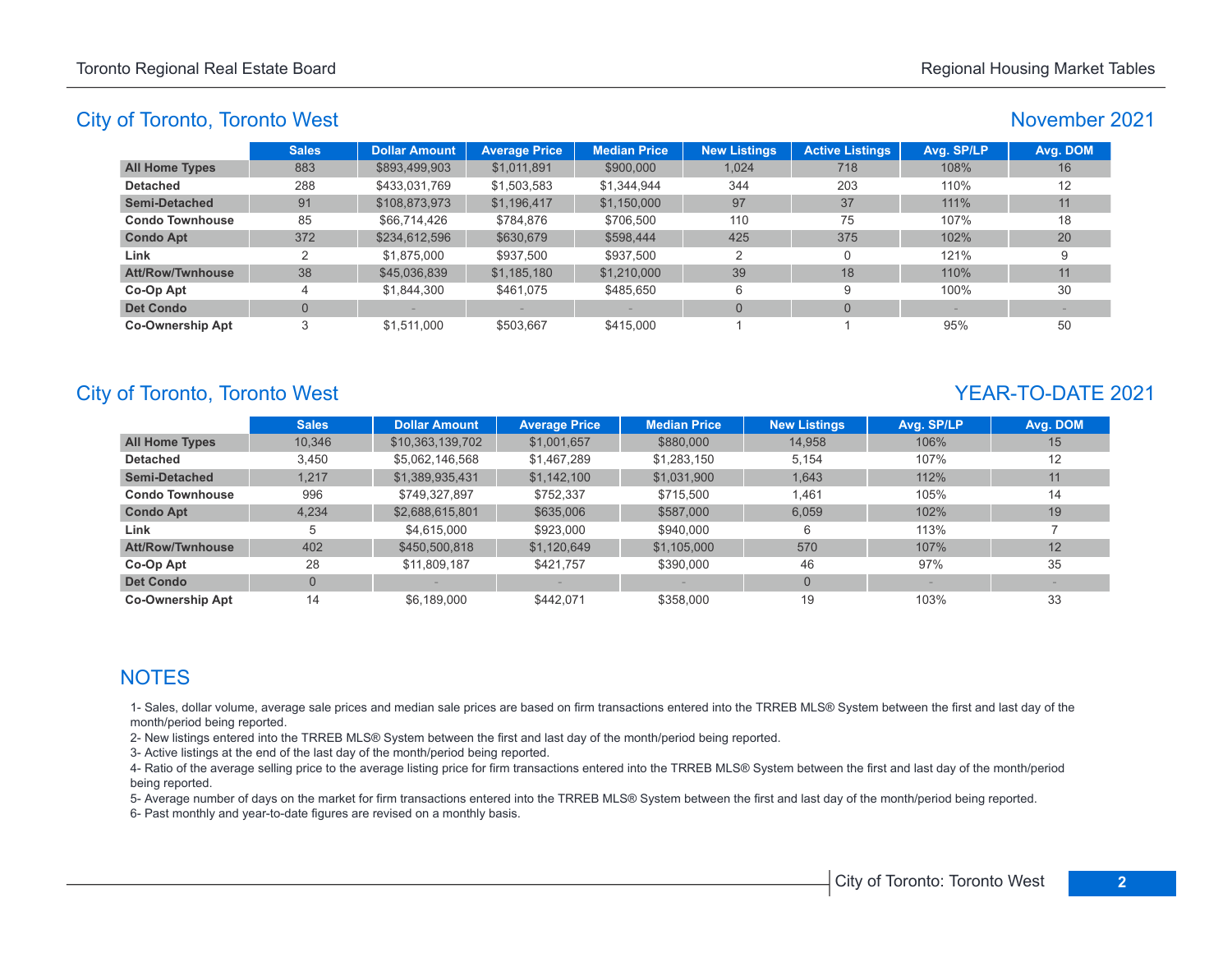#### November 2021

|                         | <b>Sales</b> | <b>Dollar Amount</b> | <b>Average Price</b>     | <b>Median Price</b>      | <b>New Listings</b> | <b>Active Listings</b> | Avg. SP/LP | Avg. DOM |
|-------------------------|--------------|----------------------|--------------------------|--------------------------|---------------------|------------------------|------------|----------|
| <b>All Home Types</b>   | 46           | \$52,687,392         | \$1,145,378              | \$757,500                | 52                  | 41                     | 108%       | 13       |
| <b>Detached</b>         | 10           | \$22,533,484         | \$2,253,348              | \$2,200,000              | 10                  | 12                     | 111%       | 11       |
| <b>Semi-Detached</b>    |              | \$8,222,008          | \$1,644,402              | \$1,775,000              | 10 <sup>1</sup>     |                        | 116%       | 11       |
| <b>Condo Townhouse</b>  |              | \$1,876,000          | \$625,333                | \$689,000                |                     |                        | 101%       | 15       |
| <b>Condo Apt</b>        | 25           | \$16,625,900         | \$665,036                | \$645,000                | 25                  | 20                     | 103%       | 14       |
| Link                    | 0            |                      | $\overline{\phantom{a}}$ |                          |                     |                        |            |          |
| <b>Att/Row/Twnhouse</b> |              | \$2,700,000          | \$1,350,000              | \$1,350,000              | $\overline{a}$      |                        | 111%       | 8        |
| Co-Op Apt               |              |                      | $\overline{\phantom{a}}$ | $\overline{\phantom{a}}$ |                     |                        |            |          |
| <b>Det Condo</b>        |              |                      |                          |                          | $\Omega$            |                        |            |          |
| <b>Co-Ownership Apt</b> |              | \$730,000            | \$730,000                | \$730,000                | $\Omega$            |                        | 97%        | 11       |

# City of Toronto, Toronto W01 YEAR-TO-DATE 2021

|                         | <b>Sales</b> | <b>Dollar Amount</b> | <b>Average Price</b> | <b>Median Price</b> | <b>New Listings</b> | Avg. SP/LP | Avg. DOM |
|-------------------------|--------------|----------------------|----------------------|---------------------|---------------------|------------|----------|
| <b>All Home Types</b>   | 625          | \$800,203,979        | \$1,280,326          | \$975,000           | 890                 | 109%       | 12       |
| <b>Detached</b>         | 141          | \$318,869,001        | \$2,261,482          | \$2,085,000         | 204                 | 107%       | 13       |
| <b>Semi-Detached</b>    | 107          | \$177,246,083        | \$1,656,505          | \$1,650,000         | 151                 | 119%       |          |
| <b>Condo Townhouse</b>  | 59           | \$48,396,916         | \$820.287            | \$800,000           | 70                  | 107%       | 11       |
| <b>Condo Apt</b>        | 297          | \$226,527,299        | \$762,718            | \$705,000           | 433                 | 104%       | 13       |
| Link                    |              |                      |                      |                     |                     |            |          |
| <b>Att/Row/Twnhouse</b> | 18           | \$27,069,680         | \$1,503,871          | \$1,397,000         | 26                  | 111%       | 14       |
| Co-Op Apt               |              |                      |                      |                     |                     |            |          |
| <b>Det Condo</b>        | $\Omega$     |                      |                      |                     |                     |            |          |
| <b>Co-Ownership Apt</b> |              | \$2.095.000          | \$698.333            | \$690,000           | 6                   | 112%       | 12       |

# **NOTES**

1- Sales, dollar volume, average sale prices and median sale prices are based on firm transactions entered into the TRREB MLS® System between the first and last day of the month/period being reported.

2- New listings entered into the TRREB MLS® System between the first and last day of the month/period being reported.

3- Active listings at the end of the last day of the month/period being reported.

4- Ratio of the average selling price to the average listing price for firm transactions entered into the TRREB MLS® System between the first and last day of the month/period being reported.

5- Average number of days on the market for firm transactions entered into the TRREB MLS® System between the first and last day of the month/period being reported.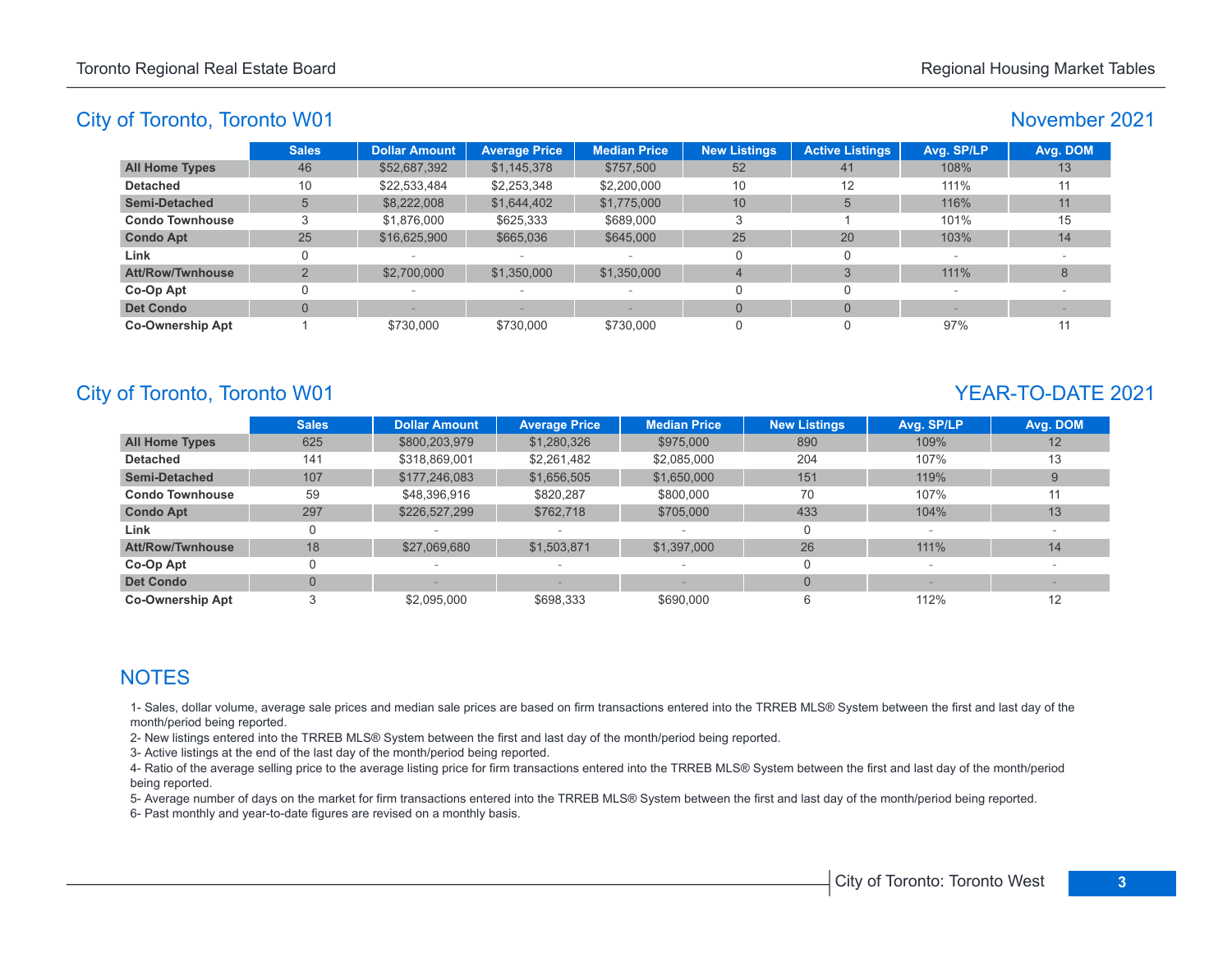#### November 2021

|                         | <b>Sales</b> | <b>Dollar Amount</b> | <b>Average Price</b>     | <b>Median Price</b>      | <b>New Listings</b> | <b>Active Listings</b> | Avg. SP/LP | Avg. DOM |
|-------------------------|--------------|----------------------|--------------------------|--------------------------|---------------------|------------------------|------------|----------|
| <b>All Home Types</b>   | 77           | \$99,438,500         | \$1,291,409              | \$1,250,000              | 116                 | 60                     | 113%       | 11       |
| <b>Detached</b>         | 24           | \$41,908,000         | \$1,746,167              | \$1,733,000              | 40                  | 27                     | 119%       |          |
| <b>Semi-Detached</b>    | 19           | \$25,861,210         | \$1,361,116              | \$1,411,000              | 23                  |                        | 107%       |          |
| <b>Condo Townhouse</b>  | 6            | \$6,360,750          | \$1,060,125              | \$1,065,250              | 12                  |                        | 118%       |          |
| <b>Condo Apt</b>        | 20           | \$15,181,789         | \$759,089                | \$660,000                | 29                  | 14                     | 106%       | 14       |
| Link                    |              |                      | $\overline{\phantom{a}}$ |                          | $\Omega$            |                        |            |          |
| <b>Att/Row/Twnhouse</b> | 8            | \$10,126,751         | \$1,265,844              | \$1,215,750              | 11                  |                        | 116%       | 10       |
| Co-Op Apt               |              |                      | $\overline{\phantom{a}}$ | -                        | $\Omega$            |                        |            |          |
| <b>Det Condo</b>        |              |                      |                          |                          | $\Omega$            |                        |            |          |
| <b>Co-Ownership Apt</b> |              | $\sim$               | $\,$                     | $\overline{\phantom{a}}$ |                     |                        |            | $\sim$   |

# City of Toronto, Toronto W02 YEAR-TO-DATE 2021

|                         | <b>Sales</b>   | <b>Dollar Amount</b> | <b>Average Price</b> | <b>Median Price</b> | <b>New Listings</b> | Avg. SP/LP | Avg. DOM |
|-------------------------|----------------|----------------------|----------------------|---------------------|---------------------|------------|----------|
| <b>All Home Types</b>   | 992            | \$1,238,493,526      | \$1,248,481          | \$1,200,000         | 1,436               | 112%       | 10       |
| <b>Detached</b>         | 278            | \$490,300,368        | \$1,763,670          | \$1,687,000         | 420                 | 111%       | 10       |
| <b>Semi-Detached</b>    | 264            | \$353,765,978        | \$1,340,023          | \$1,311,017         | 368                 | 116%       |          |
| <b>Condo Townhouse</b>  | 108            | \$104,296,425        | \$965,708            | \$939,000           | 160                 | 110%       | 10       |
| <b>Condo Apt</b>        | 257            | \$185,169,113        | \$720,502            | \$669,000           | 373                 | 105%       | 12       |
| Link                    | 0              |                      |                      |                     | $\Omega$            |            |          |
| <b>Att/Row/Twnhouse</b> | 84             | \$104,533,642        | \$1,244,448          | \$1,243,500         | 113                 | 113%       | 10       |
| Co-Op Apt               |                | \$428,000            | \$428,000            | \$428,000           |                     | 95%        | 14       |
| <b>Det Condo</b>        | $\overline{0}$ |                      |                      |                     |                     |            |          |
| <b>Co-Ownership Apt</b> |                |                      |                      |                     |                     |            |          |

# **NOTES**

1- Sales, dollar volume, average sale prices and median sale prices are based on firm transactions entered into the TRREB MLS® System between the first and last day of the month/period being reported.

2- New listings entered into the TRREB MLS® System between the first and last day of the month/period being reported.

3- Active listings at the end of the last day of the month/period being reported.

4- Ratio of the average selling price to the average listing price for firm transactions entered into the TRREB MLS® System between the first and last day of the month/period being reported.

5- Average number of days on the market for firm transactions entered into the TRREB MLS® System between the first and last day of the month/period being reported.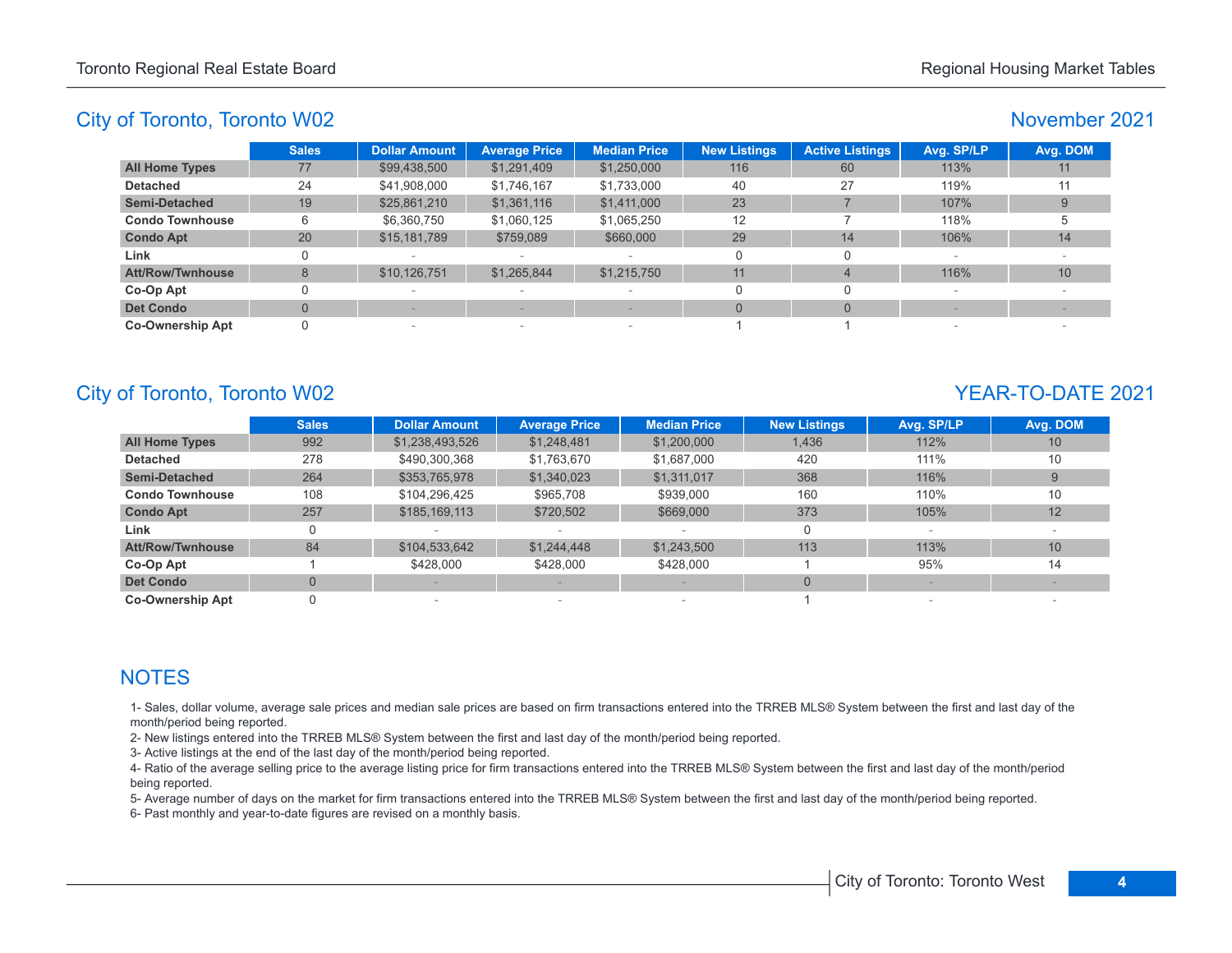## November 2021

|                         | <b>Sales</b> | <b>Dollar Amount</b> | <b>Average Price</b>     | <b>Median Price</b>      | <b>New Listings</b> | <b>Active Listings</b> | Avg. SP/LP | Avg. DOM |
|-------------------------|--------------|----------------------|--------------------------|--------------------------|---------------------|------------------------|------------|----------|
| <b>All Home Types</b>   | 62           | \$62,996,952         | \$1,016,080              | \$995,450                | 72                  | 46                     | 112%       | 11       |
| <b>Detached</b>         | 35           | \$35,809,852         | \$1,023,139              | \$956,000                | 37                  | 23                     | 111%       | 10       |
| <b>Semi-Detached</b>    | 20           | \$22,517,100         | \$1,125,855              | \$1,117,500              | 20                  | 8                      | 118%       | 10       |
| <b>Condo Townhouse</b>  |              | \$760,000            | \$760,000                | \$760,000                | 5                   |                        | 96%        |          |
| <b>Condo Apt</b>        | 5            | \$3,232,000          | \$646,400                | \$737,000                | 9                   | 9                      | 105%       | 14       |
| Link                    |              |                      | $\sim$                   | $\overline{\phantom{a}}$ |                     |                        | $\sim$     |          |
| Att/Row/Twnhouse        |              | \$678,000            | \$678,000                | \$678,000                |                     |                        | 97%        | 51       |
| Co-Op Apt               |              | $\sim$               | $\overline{\phantom{a}}$ | $\overline{\phantom{a}}$ |                     |                        |            |          |
| <b>Det Condo</b>        |              |                      |                          |                          |                     | $\Omega$               |            |          |
| <b>Co-Ownership Apt</b> |              | $\sim$               | $\sim$                   | $\overline{\phantom{a}}$ |                     |                        | $\sim$     |          |

# City of Toronto, Toronto W03 YEAR-TO-DATE 2021

|                         | <b>Sales</b> | <b>Dollar Amount</b> | <b>Average Price</b> | <b>Median Price</b>      | <b>New Listings</b> | Avg. SP/LP | Avg. DOM |
|-------------------------|--------------|----------------------|----------------------|--------------------------|---------------------|------------|----------|
| <b>All Home Types</b>   | 733          | \$739,336,791        | \$1,008,645          | \$980,000                | 1,123               | 110%       | 14       |
| <b>Detached</b>         | 359          | \$383,857,045        | \$1,069,240          | \$999.999                | 566                 | 110%       | 13       |
| <b>Semi-Detached</b>    | 251          | \$271,964,990        | \$1,083,526          | \$1,050,000              | 371                 | 114%       | 12       |
| <b>Condo Townhouse</b>  | 25           | \$18,508,252         | \$740.330            | \$760,000                | 51                  | 103%       | 10       |
| <b>Condo Apt</b>        | 81           | \$49,126,004         | \$606,494            | \$600,000                | 106                 | 101%       | 23       |
| Link                    | 0            |                      |                      |                          | 0                   |            |          |
| <b>Att/Row/Twnhouse</b> | 17           | \$15,880,500         | \$934,147            | \$950,000                | 29                  | 112%       | 13       |
| Co-Op Apt               | 0            |                      |                      | $\overline{\phantom{a}}$ | 0                   |            |          |
| <b>Det Condo</b>        | $\Omega$     |                      |                      |                          | $\Omega$            |            |          |
| <b>Co-Ownership Apt</b> |              |                      | $\sim$               |                          | 0                   |            |          |

# **NOTES**

1- Sales, dollar volume, average sale prices and median sale prices are based on firm transactions entered into the TRREB MLS® System between the first and last day of the month/period being reported.

2- New listings entered into the TRREB MLS® System between the first and last day of the month/period being reported.

3- Active listings at the end of the last day of the month/period being reported.

4- Ratio of the average selling price to the average listing price for firm transactions entered into the TRREB MLS® System between the first and last day of the month/period being reported.

5- Average number of days on the market for firm transactions entered into the TRREB MLS® System between the first and last day of the month/period being reported.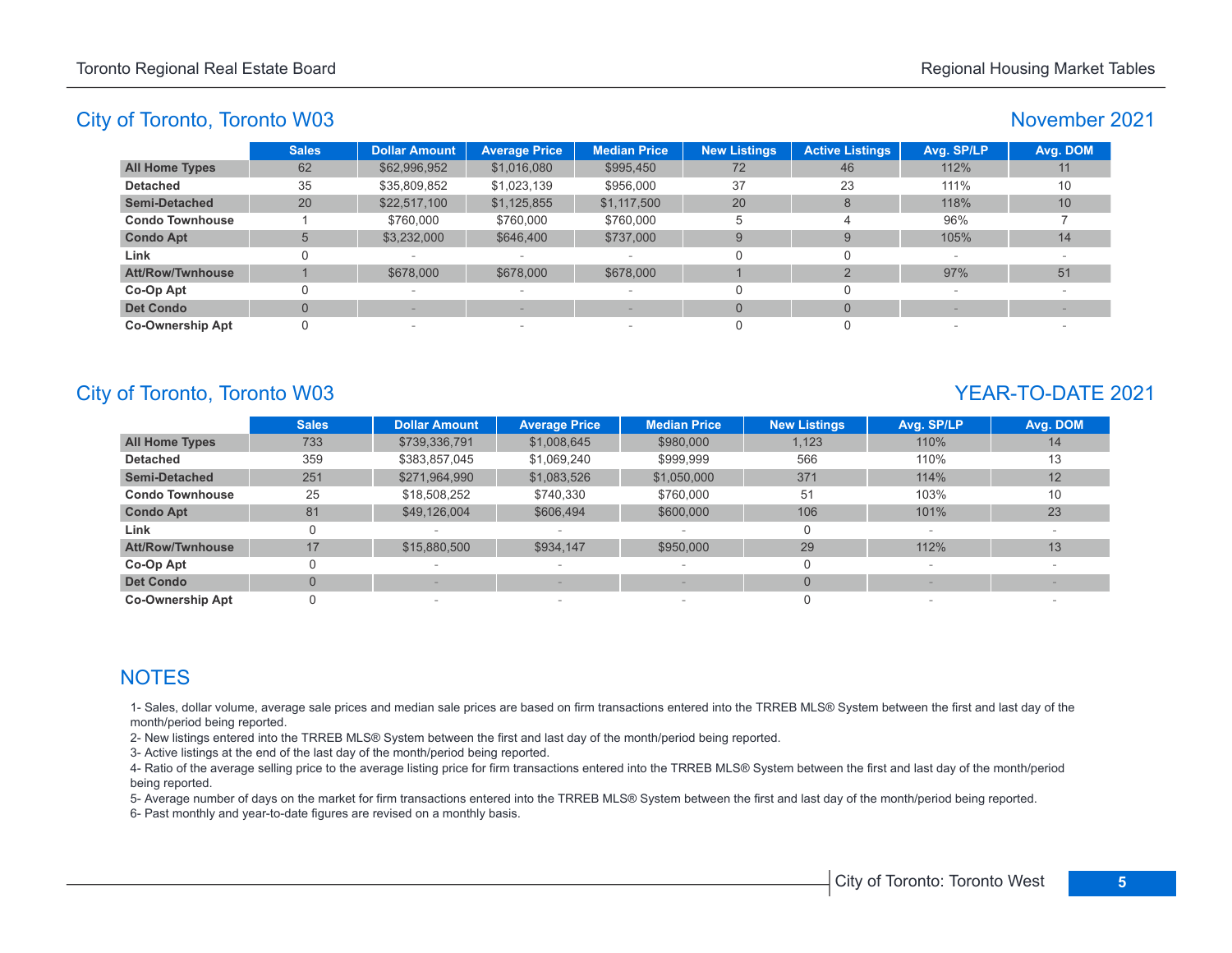# November 2021

|                         | <b>Sales</b> | <b>Dollar Amount</b> | <b>Average Price</b>     | <b>Median Price</b>             | <b>New Listings</b> | <b>Active Listings</b> | Avg. SP/LP | Avg. DOM |
|-------------------------|--------------|----------------------|--------------------------|---------------------------------|---------------------|------------------------|------------|----------|
| <b>All Home Types</b>   | 99           | \$90,079,300         | \$909,892                | \$878,000                       | 119                 | 98                     | 106%       | 18       |
| <b>Detached</b>         | 42           | \$52,611,500         | \$1,252,655              | \$1,195,000                     | 51                  | 42                     | 110%       | 16       |
| <b>Semi-Detached</b>    | 6            | \$7,644,000          | \$1,274,000              | \$1,090,000                     |                     |                        | 103%       | 16       |
| <b>Condo Townhouse</b>  | 11           | \$7,569,100          | \$688,100                | \$705.000                       | 13                  | 10                     | 102%       | 23       |
| <b>Condo Apt</b>        | 39           | \$21,164,700         | \$542,685                | \$540,000                       | 51                  | 44                     | 102%       | 21       |
| Link                    |              |                      |                          | $\overline{\phantom{a}}$        | 0                   |                        | $\sim$     |          |
| Att/Row/Twnhouse        |              | \$1,090,000          | \$1,090,000              | \$1,090,000                     |                     |                        | 99%        |          |
| Co-Op Apt               |              |                      | $\overline{\phantom{a}}$ | $\sim$                          |                     |                        |            |          |
| <b>Det Condo</b>        |              |                      |                          |                                 | $\Omega$            |                        |            |          |
| <b>Co-Ownership Apt</b> |              | $\sim$               | $\,$                     | $\hspace{0.1mm}-\hspace{0.1mm}$ |                     |                        |            |          |

# City of Toronto, Toronto W04 YEAR-TO-DATE 2021

|                         | <b>Sales</b>   | <b>Dollar Amount</b> | <b>Average Price</b> | <b>Median Price</b> | <b>New Listings</b> | Avg. SP/LP | Avg. DOM |
|-------------------------|----------------|----------------------|----------------------|---------------------|---------------------|------------|----------|
| <b>All Home Types</b>   | 1,033          | \$904,079,476        | \$875,198            | \$815,000           | 1,606               | 106%       | 17       |
| <b>Detached</b>         | 471            | \$562,310,473        | \$1,193,865          | \$1,120,800         | 782                 | 107%       | 13       |
| <b>Semi-Detached</b>    | 39             | \$39,016,277         | \$1,000,417          | \$945,777           | 64                  | 108%       | 13       |
| <b>Condo Townhouse</b>  | 110            | \$75.079.914         | \$682,545            | \$675,000           | 176                 | 104%       | 16       |
| <b>Condo Apt</b>        | 389            | \$205,684,676        | \$528,752            | \$528,000           | 554                 | 102%       | 23       |
| Link                    | 0              |                      |                      |                     |                     |            |          |
| <b>Att/Row/Twnhouse</b> | 23             | \$21,268,136         | \$924,702            | \$882.500           | 30                  | 107%       | 15       |
| Co-Op Apt               |                | \$720,000            | \$720,000            | \$720,000           |                     | 97%        | 72       |
| <b>Det Condo</b>        | $\overline{0}$ |                      |                      |                     | $\Omega$            |            |          |
| <b>Co-Ownership Apt</b> | 0              |                      | -                    |                     |                     |            |          |

# **NOTES**

1- Sales, dollar volume, average sale prices and median sale prices are based on firm transactions entered into the TRREB MLS® System between the first and last day of the month/period being reported.

2- New listings entered into the TRREB MLS® System between the first and last day of the month/period being reported.

3- Active listings at the end of the last day of the month/period being reported.

4- Ratio of the average selling price to the average listing price for firm transactions entered into the TRREB MLS® System between the first and last day of the month/period being reported.

5- Average number of days on the market for firm transactions entered into the TRREB MLS® System between the first and last day of the month/period being reported.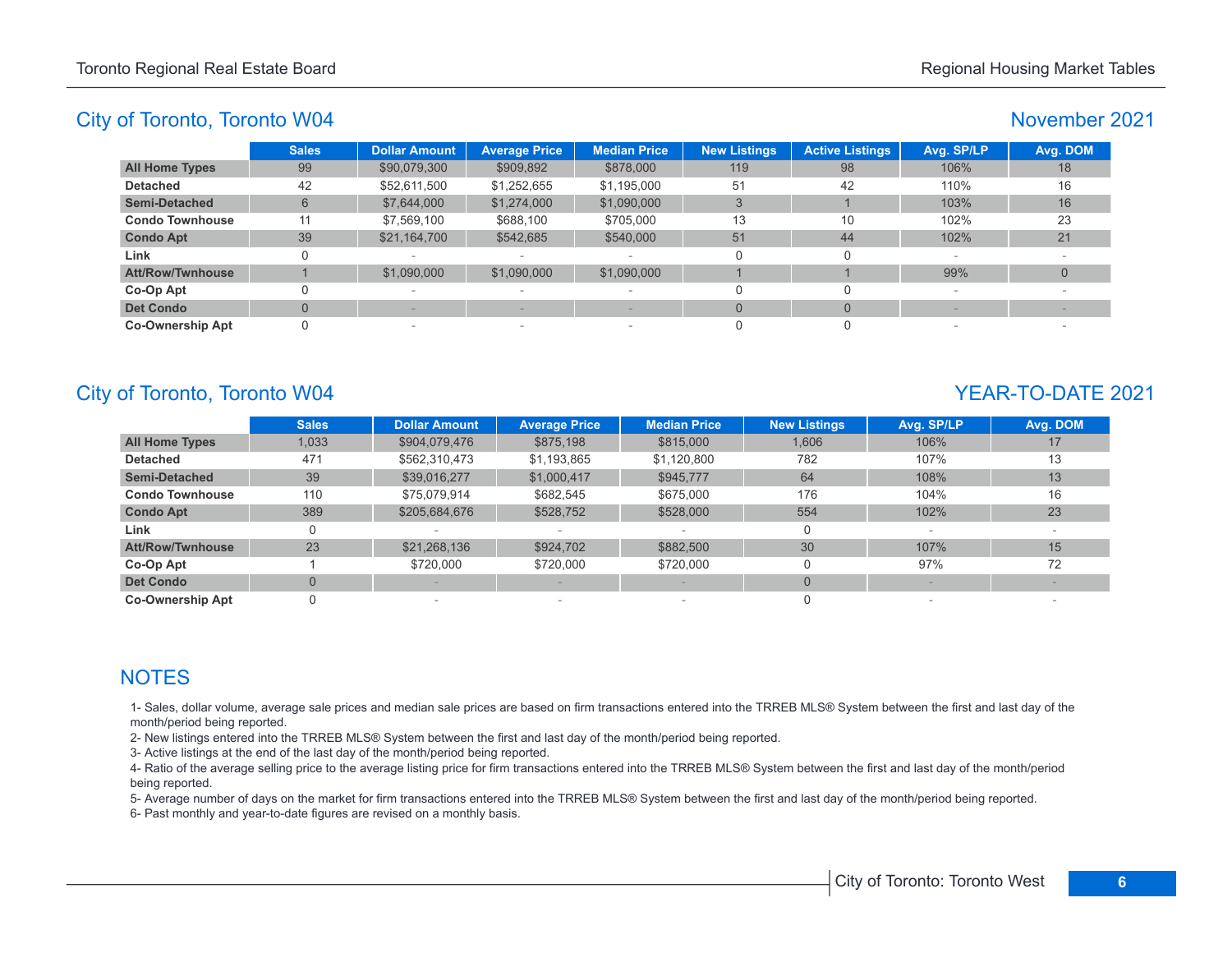## November 2021

|                         | <b>Sales</b> | <b>Dollar Amount</b> | <b>Average Price</b> | <b>Median Price</b>      | <b>New Listings</b> | <b>Active Listings</b> | Avg. SP/LP | Avg. DOM |
|-------------------------|--------------|----------------------|----------------------|--------------------------|---------------------|------------------------|------------|----------|
| <b>All Home Types</b>   | 112          | \$95,959,805         | \$856,784            | \$922,500                | 139                 | 102                    | 107%       | 18       |
| <b>Detached</b>         | 28           | \$34.766.990         | \$1,241,678          | \$1,188,500              | 35                  | 18                     | 110%       | 12       |
| Semi-Detached           | 27           | \$27,784,906         | \$1,029,071          | \$1,002,005              | 30                  | 12                     | 109%       | 14       |
| <b>Condo Townhouse</b>  | 18           | \$11,492,900         | \$638,494            | \$649.500                | 25                  | 22                     | 105%       | 19       |
| <b>Condo Apt</b>        | 29           | \$12,997,921         | \$448.204            | \$444,000                | 42                  | 46                     | 101%       | 30       |
| Link                    |              |                      |                      | $\sim$                   | $\Omega$            |                        | $\sim$     |          |
| Att/Row/Twnhouse        | 9            | \$8,551,088          | \$950,121            | \$935,000                |                     | $\overline{4}$         | 107%       | 12       |
| Co-Op Apt               |              |                      | $\sim$               | $\overline{\phantom{a}}$ |                     |                        |            |          |
| <b>Det Condo</b>        | 0            |                      |                      |                          | $\Omega$            | $\Omega$               |            |          |
| <b>Co-Ownership Apt</b> |              | \$366,000            | \$366,000            | \$366,000                | 0                   |                        | 92%        | 43       |

# City of Toronto, Toronto W05 YEAR-TO-DATE 2021

|                         | <b>Sales</b>   | <b>Dollar Amount</b> | <b>Average Price</b> | <b>Median Price</b> | <b>New Listings</b> | Avg. SP/LP | Avg. DOM |
|-------------------------|----------------|----------------------|----------------------|---------------------|---------------------|------------|----------|
| <b>All Home Types</b>   | 1,399          | \$1,160,457,365      | \$829,491            | \$860,000           | 1,988               | 105%       | 16       |
| <b>Detached</b>         | 314            | \$375,364,405        | \$1,195,428          | \$1,165,000         | 473                 | 107%       | 14       |
| <b>Semi-Detached</b>    | 395            | \$373,298,776        | \$945,060            | \$947,000           | 490                 | 106%       | 13       |
| <b>Condo Townhouse</b>  | 270            | \$165,578,445        | \$613.254            | \$620,000           | 385                 | 104%       | 16       |
| <b>Condo Apt</b>        | 316            | \$151,976,383        | \$480,938            | \$490,000           | 481                 | 100%       | 21       |
| Link                    |                | \$940,000            | \$940,000            | \$940,000           |                     | 111%       |          |
| <b>Att/Row/Twnhouse</b> | 95             | \$90,670,356         | \$954.425            | \$895,000           | 149                 | 102%       | 20       |
| Co-Op Apt               | 0              |                      | $\sim$               |                     | $\Omega$            |            |          |
| <b>Det Condo</b>        | $\overline{0}$ |                      |                      |                     |                     |            |          |
| <b>Co-Ownership Apt</b> | 8              | \$2.629.000          | \$328.625            | \$340,000           | 9                   | 96%        | 37       |

# **NOTES**

1- Sales, dollar volume, average sale prices and median sale prices are based on firm transactions entered into the TRREB MLS® System between the first and last day of the month/period being reported.

2- New listings entered into the TRREB MLS® System between the first and last day of the month/period being reported.

3- Active listings at the end of the last day of the month/period being reported.

4- Ratio of the average selling price to the average listing price for firm transactions entered into the TRREB MLS® System between the first and last day of the month/period being reported.

5- Average number of days on the market for firm transactions entered into the TRREB MLS® System between the first and last day of the month/period being reported.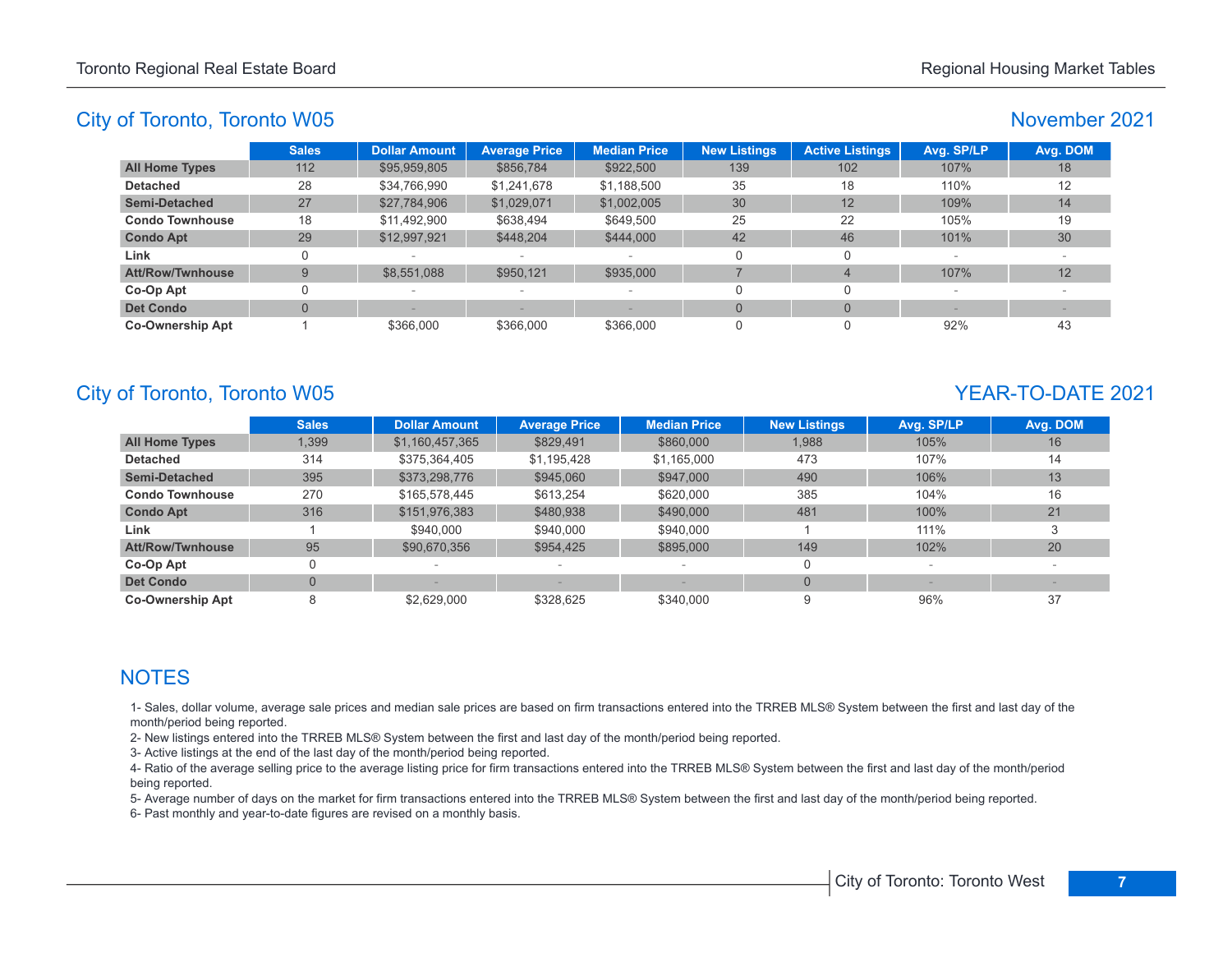## November 2021

|                         | <b>Sales</b> | <b>Dollar Amount</b> | <b>Average Price</b> | <b>Median Price</b>             | <b>New Listings</b> | <b>Active Listings</b> | Avg. SP/LP | Avg. DOM |
|-------------------------|--------------|----------------------|----------------------|---------------------------------|---------------------|------------------------|------------|----------|
| <b>All Home Types</b>   | 139          | \$129,179,280        | \$929,347            | \$800,000                       | 168                 | 166                    | 105%       | 17       |
| <b>Detached</b>         | 27           | \$39,896,840         | \$1,477,661          | \$1,488,000                     | 32                  | 17                     | 111%       | 11       |
| <b>Semi-Detached</b>    |              | \$8,701,000          | \$1,243,000          | \$1,215,000                     | 6                   |                        | 113%       |          |
| <b>Condo Townhouse</b>  | 10           | \$8.646.888          | \$864,689            | \$915.500                       | 17                  | 16                     | 107%       | 10       |
| <b>Condo Apt</b>        | 90           | \$67,348,152         | \$748,313            | \$703,000                       | 105                 | 125                    | 101%       | 20       |
| Link                    |              |                      |                      | $\overline{\phantom{a}}$        | O                   |                        | $\sim$     |          |
| Att/Row/Twnhouse        |              | \$3,762,500          | \$1,254,167          | \$1,275,500                     | $\overline{4}$      |                        | 112%       |          |
| Co-Op Apt               | ົ            | \$823,900            | \$411.950            | \$411.950                       |                     |                        | 99%        | 32       |
| <b>Det Condo</b>        |              |                      |                      |                                 | $\Omega$            | $\Omega$               |            |          |
| <b>Co-Ownership Apt</b> |              | $\sim$               | $\,$                 | $\hspace{0.1mm}-\hspace{0.1mm}$ |                     |                        |            |          |

# City of Toronto, Toronto W06 YEAR-TO-DATE 2021

|                         | <b>Sales</b>   | <b>Dollar Amount</b> | <b>Average Price</b> | <b>Median Price</b> | <b>New Listings</b> | Avg. SP/LP | Avg. DOM |
|-------------------------|----------------|----------------------|----------------------|---------------------|---------------------|------------|----------|
| <b>All Home Types</b>   | 1,858          | \$1,699,159,989      | \$914,510            | \$800,000           | 2.819               | 104%       | 16       |
| <b>Detached</b>         | 395            | \$543,033,631        | \$1,374,769          | \$1,275,000         | 600                 | 105%       | 12       |
| <b>Semi-Detached</b>    | 74             | \$89,319,588         | \$1,207,021          | \$1,204,000         | 86                  | 107%       | 15       |
| <b>Condo Townhouse</b>  | 149            | \$131,719,024        | \$884.020            | \$880,000           | 230                 | 104%       | 13       |
| <b>Condo Apt</b>        | 1.154          | \$849,877,587        | \$736,462            | \$667,250           | 1,787               | 102%       | 19       |
| Link                    | 0              |                      |                      |                     |                     |            |          |
| <b>Att/Row/Twnhouse</b> | 70             | \$78,446,371         | \$1,120,662          | \$1,160,000         | 87                  | 105%       | 9        |
| Co-Op Apt               | 14             | \$5,713,788          | \$408.128            | \$351,450           | 27                  | 97%        | 38       |
| <b>Det Condo</b>        | $\overline{0}$ |                      |                      |                     | $\Omega$            |            |          |
| <b>Co-Ownership Apt</b> |                | \$1,050,000          | \$525,000            | \$525,000           |                     | 110%       | 18       |

# **NOTES**

1- Sales, dollar volume, average sale prices and median sale prices are based on firm transactions entered into the TRREB MLS® System between the first and last day of the month/period being reported.

2- New listings entered into the TRREB MLS® System between the first and last day of the month/period being reported.

3- Active listings at the end of the last day of the month/period being reported.

4- Ratio of the average selling price to the average listing price for firm transactions entered into the TRREB MLS® System between the first and last day of the month/period being reported.

5- Average number of days on the market for firm transactions entered into the TRREB MLS® System between the first and last day of the month/period being reported.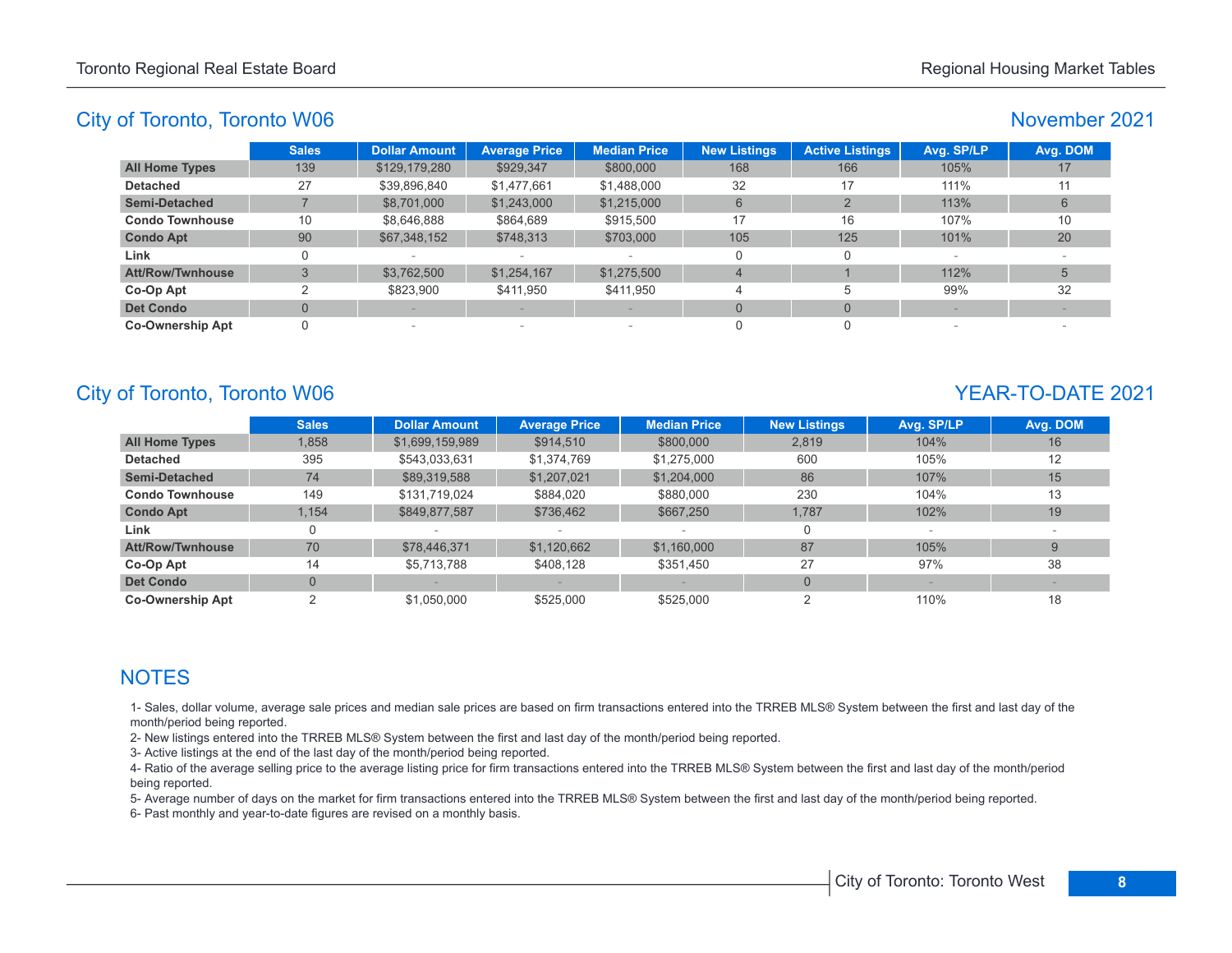#### November 2021

|                         | <b>Sales</b> | <b>Dollar Amount</b> | <b>Average Price</b> | <b>Median Price</b>             | <b>New Listings</b> | <b>Active Listings</b> | Avg. SP/LP | Avg. DOM |
|-------------------------|--------------|----------------------|----------------------|---------------------------------|---------------------|------------------------|------------|----------|
| <b>All Home Types</b>   | 29           | \$48,161,420         | \$1,660,739          | \$1,700,000                     | 36                  | 19                     | 105%       | 14       |
| <b>Detached</b>         | 18           | \$37,297,420         | \$2,072,079          | \$1,805,000                     | 25                  | 12                     | 104%       | 14       |
| <b>Semi-Detached</b>    |              |                      |                      |                                 | $\Omega$            |                        |            |          |
| <b>Condo Townhouse</b>  |              |                      | $\,$                 | $\hspace{0.1mm}-\hspace{0.1mm}$ |                     |                        |            |          |
| <b>Condo Apt</b>        | 6            | \$4,815,000          | \$802,500            | \$724,500                       | 8                   | 6                      | 104%       | 11       |
| Link                    |              |                      |                      | $\overline{\phantom{a}}$        | $\Omega$            |                        |            |          |
| <b>Att/Row/Twnhouse</b> |              | \$5,500,000          | \$1,375,000          | \$1,355,000                     |                     |                        | 118%       | 10       |
| Co-Op Apt               |              | \$549,000            | \$549,000            | \$549,000                       |                     |                        | 100%       | 52       |
| <b>Det Condo</b>        |              |                      |                      |                                 | $\Omega$            |                        |            |          |
| <b>Co-Ownership Apt</b> |              | $\sim$               | $\,$                 | $\overline{\phantom{a}}$        |                     |                        |            |          |

# City of Toronto, Toronto W07 News 2021

|                         | <b>Sales</b>   | <b>Dollar Amount</b> | <b>Average Price</b> | <b>Median Price</b> | <b>New Listings</b> | Avg. SP/LP | Avg. DOM |
|-------------------------|----------------|----------------------|----------------------|---------------------|---------------------|------------|----------|
| <b>All Home Types</b>   | 290            | \$464,822,214        | \$1,602,835          | \$1,460,000         | 421                 | 107%       | 13       |
| <b>Detached</b>         | 215            | \$395,431,405        | \$1,839,216          | \$1,655,250         | 294                 | 107%       | 12       |
| <b>Semi-Detached</b>    | 5              | \$5,200,999          | \$1,040,200          | \$1,056,000         | $6^{\circ}$         | 113%       | 6        |
| <b>Condo Townhouse</b>  |                | \$1,170,000          | \$1,170,000          | \$1,170,000         |                     | 123%       |          |
| <b>Condo Apt</b>        | 44             | \$33,281,712         | \$756,403            | \$650,500           | 81                  | 101%       | 21       |
| Link                    | 0              |                      |                      |                     | 0                   |            |          |
| <b>Att/Row/Twnhouse</b> | 23             | \$28,819,098         | \$1,253,004          | \$1,290,000         | 35                  | 111%       | 6        |
| Co-Op Apt               | っ              | \$919,000            | \$459.500            | \$459,500           | ◠                   | 100%       | 28       |
| <b>Det Condo</b>        | $\overline{0}$ |                      |                      |                     | $\Omega$            |            |          |
| <b>Co-Ownership Apt</b> |                |                      | $\qquad \qquad$      |                     |                     |            |          |

# **NOTES**

1- Sales, dollar volume, average sale prices and median sale prices are based on firm transactions entered into the TRREB MLS® System between the first and last day of the month/period being reported.

2- New listings entered into the TRREB MLS® System between the first and last day of the month/period being reported.

3- Active listings at the end of the last day of the month/period being reported.

4- Ratio of the average selling price to the average listing price for firm transactions entered into the TRREB MLS® System between the first and last day of the month/period being reported.

5- Average number of days on the market for firm transactions entered into the TRREB MLS® System between the first and last day of the month/period being reported.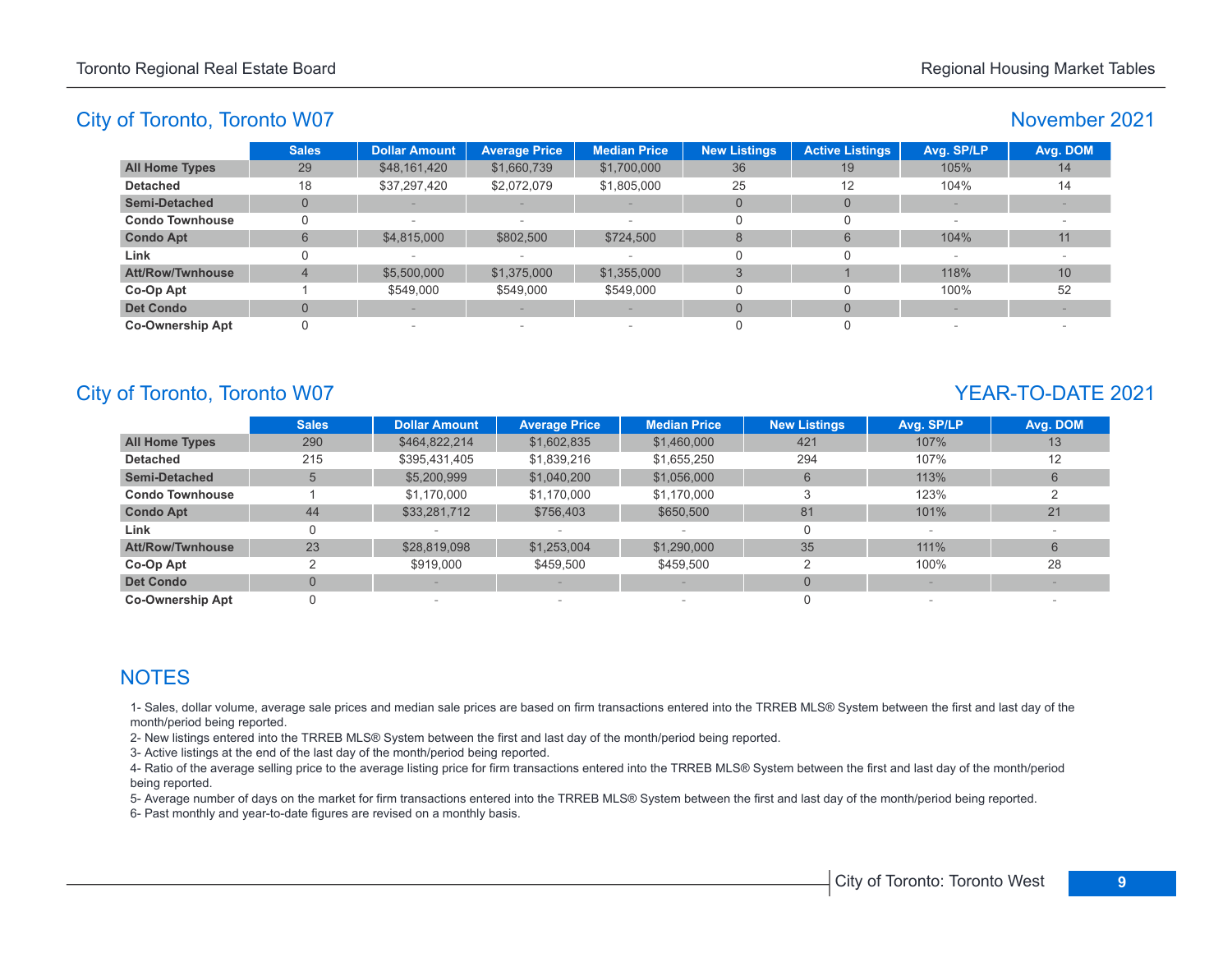# November 2021

|                         | <b>Sales</b> | <b>Dollar Amount</b> | <b>Average Price</b> | <b>Median Price</b>      | <b>New Listings</b> | <b>Active Listings</b> | Avg. SP/LP               | Avg. DOM |
|-------------------------|--------------|----------------------|----------------------|--------------------------|---------------------|------------------------|--------------------------|----------|
| <b>All Home Types</b>   | 181          | \$193,050,066        | \$1,066,575          | \$708,000                | 176                 | 101                    | 105%                     | 17       |
| <b>Detached</b>         | 50           | \$99,444,130         | \$1,988,883          | \$1,540,150              | 54                  | 29                     | 106%                     | 12       |
| <b>Semi-Detached</b>    |              | \$1,285,000          | \$1,285,000          | \$1,285,000              |                     |                        | 122%                     |          |
| <b>Condo Townhouse</b>  | 21           | \$18,928,888         | \$901,376            | \$905,000                | 21                  | 10                     | 108%                     | 22       |
| <b>Condo Apt</b>        | 101          | \$63,737,648         | \$631,066            | \$610,000                | 94                  | 57                     | 103%                     | 18       |
| Link                    |              |                      |                      | $\overline{\phantom{a}}$ | 0                   |                        | $\overline{\phantom{a}}$ |          |
| <b>Att/Row/Twnhouse</b> |              | \$9,183,000          | \$1,311,857          | \$1,310,000              | 5                   |                        | 107%                     | 15       |
| Co-Op Apt               |              | \$471.400            | \$471,400            | \$471.400                |                     |                        | 101%                     |          |
| <b>Det Condo</b>        |              |                      |                      |                          | $\Omega$            | $\Omega$               |                          |          |
| <b>Co-Ownership Apt</b> |              | $\sim$               | $\sim$               | $\overline{\phantom{a}}$ |                     |                        |                          |          |

# City of Toronto, Toronto W08 YEAR-TO-DATE 2021

|                         | <b>Sales</b>   | <b>Dollar Amount</b> | <b>Average Price</b> | <b>Median Price</b> | <b>New Listings</b> | Avg. SP/LP | Avg. DOM |
|-------------------------|----------------|----------------------|----------------------|---------------------|---------------------|------------|----------|
| <b>All Home Types</b>   | 2,004          | \$2,185,413,503      | \$1,090,526          | \$720,000           | 2,671               | 104%       | 16       |
| <b>Detached</b>         | 680            | \$1,291,887,805      | \$1,899,835          | \$1,650,000         | 951                 | 105%       | 13       |
| <b>Semi-Detached</b>    | 30             | \$31,283,499         | \$1,042,783          | \$1,017,000         | 42                  | 110%       | 6        |
| <b>Condo Townhouse</b>  | 146            | \$117,122,403        | \$802.208            | \$772,500           | 216                 | 105%       | 15       |
| <b>Condo Apt</b>        | 1,099          | \$688,615,762        | \$626,584            | \$585,000           | 1.396               | 101%       | 18       |
| Link                    | 0              |                      |                      |                     |                     |            |          |
| <b>Att/Row/Twnhouse</b> | 40             | \$52,840,635         | \$1,321,016          | \$1,308,000         | 53                  | 108%       | 8        |
| Co-Op Apt               | 9              | \$3,663,399          | \$407.044            | \$416.999           | 13                  | 97%        | 35       |
| <b>Det Condo</b>        | $\overline{0}$ |                      |                      |                     | $\Omega$            |            |          |
| <b>Co-Ownership Apt</b> |                |                      | $\qquad \qquad$      |                     |                     |            |          |

# **NOTES**

1- Sales, dollar volume, average sale prices and median sale prices are based on firm transactions entered into the TRREB MLS® System between the first and last day of the month/period being reported.

2- New listings entered into the TRREB MLS® System between the first and last day of the month/period being reported.

3- Active listings at the end of the last day of the month/period being reported.

4- Ratio of the average selling price to the average listing price for firm transactions entered into the TRREB MLS® System between the first and last day of the month/period being reported.

5- Average number of days on the market for firm transactions entered into the TRREB MLS® System between the first and last day of the month/period being reported.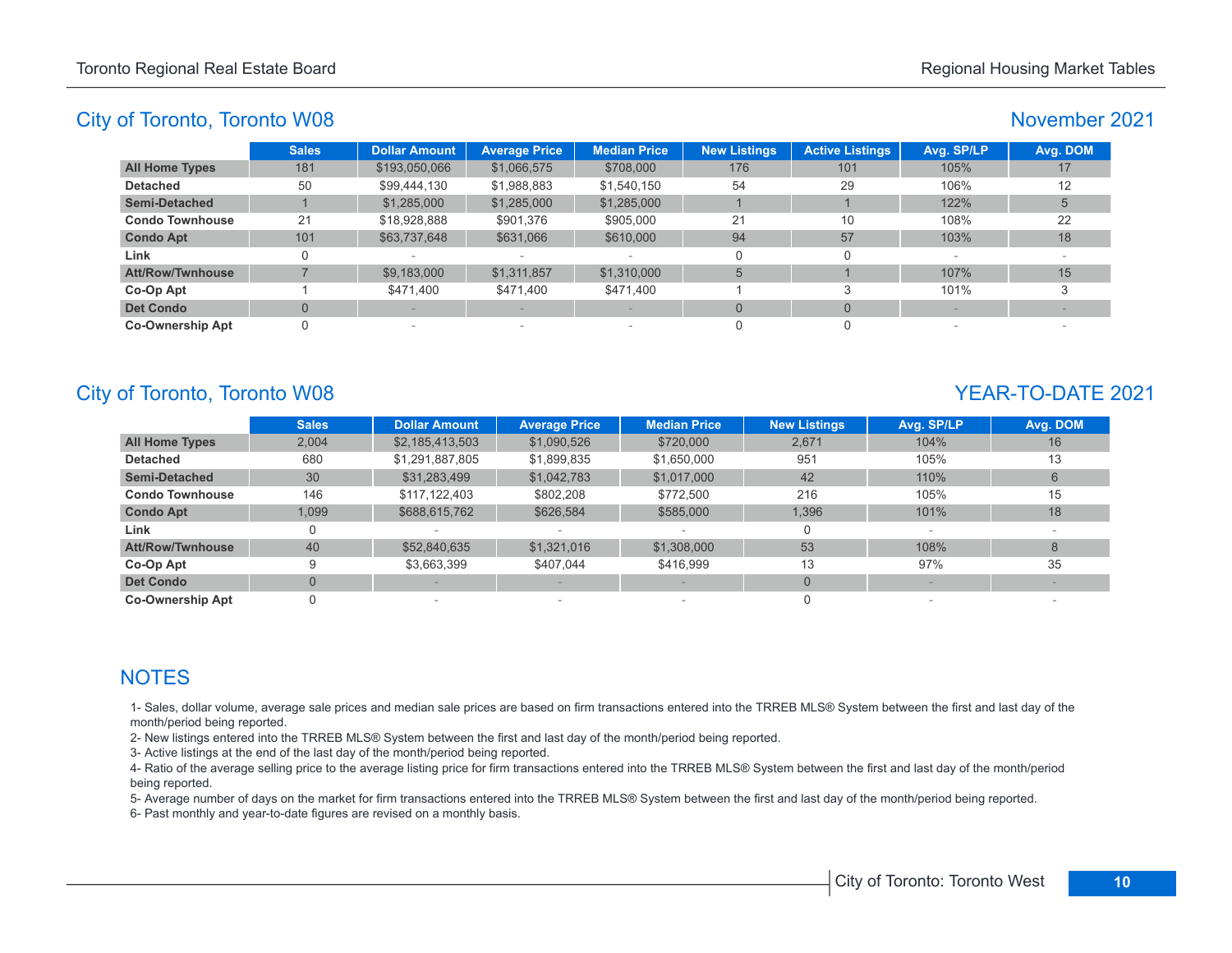## November 2021

|                         | <b>Sales</b> | <b>Dollar Amount</b> | <b>Average Price</b>            | <b>Median Price</b>      | <b>New Listings</b> | <b>Active Listings</b> | Avg. SP/LP | Avg. DOM |
|-------------------------|--------------|----------------------|---------------------------------|--------------------------|---------------------|------------------------|------------|----------|
| <b>All Home Types</b>   | 56           | \$59,658,027         | \$1,065,322                     | \$1,227,500              | 65                  | 44                     | 110%       |          |
| <b>Detached</b>         | 29           | \$41,398,042         | \$1,427,519                     | \$1,350,000              | 35                  | 14                     | 113%       | 12       |
| <b>Semi-Detached</b>    |              | \$3.647.699          | \$1,215,900                     | \$1,265,000              |                     | $\Omega$               | 108%       | 26       |
| <b>Condo Townhouse</b>  | 6            | \$5.449.000          | \$908,167                       | \$915,000                | 5                   |                        | 110%       | 15       |
| <b>Condo Apt</b>        | 16           | \$7,498,286          | \$468,643                       | \$435,393                | 22                  | 27                     | 98%        | 22       |
| Link                    |              |                      |                                 | $\overline{\phantom{a}}$ | $\Omega$            | O                      |            |          |
| <b>Att/Row/Twnhouse</b> |              | \$1,250,000          | \$1,250,000                     | \$1,250,000              |                     |                        | 98%        |          |
| Co-Op Apt               |              |                      | $\hspace{0.1mm}-\hspace{0.1mm}$ | $\overline{\phantom{a}}$ |                     |                        |            |          |
| <b>Det Condo</b>        | $\Omega$     |                      |                                 |                          | $\overline{0}$      | $\Omega$               |            |          |
| <b>Co-Ownership Apt</b> |              | \$415,000            | \$415,000                       | \$415,000                | 0                   | $\Omega$               | 97%        | 96       |

# City of Toronto, Toronto W09 YEAR-TO-DATE 2021

|                         | <b>Sales</b>   | <b>Dollar Amount</b> | <b>Average Price</b> | <b>Median Price</b> | <b>New Listings</b> | Avg. SP/LP | Avg. DOM |
|-------------------------|----------------|----------------------|----------------------|---------------------|---------------------|------------|----------|
| <b>All Home Types</b>   | 539            | \$523,002,590        | \$970,320            | \$985,000           | 793                 | 106%       | 16       |
| <b>Detached</b>         | 258            | \$351,547,441        | \$1,362,587          | \$1,311,500         | 379                 | 108%       | 13       |
| <b>Semi-Detached</b>    | 16             | \$16,191,804         | \$1,011,988          | \$988,553           | 20                  | 109%       | 12       |
| <b>Condo Townhouse</b>  | 50             | \$39,889,917         | \$797.798            | \$764.000           | 64                  | 106%       | 12       |
| <b>Condo Apt</b>        | 196            | \$97,359,428         | \$496,732            | \$460,500           | 299                 | 99%        | 22       |
| Link                    | 0              |                      |                      |                     | 0                   |            |          |
| <b>Att/Row/Twnhouse</b> | 17             | \$17,234,000         | \$1,013,765          | \$1,087,000         | 28                  | 100%       | 15       |
| Co-Op Apt               |                | \$365,000            | \$365,000            | \$365,000           |                     | 99%        | 4        |
| <b>Det Condo</b>        | $\overline{0}$ |                      |                      |                     |                     |            |          |
| <b>Co-Ownership Apt</b> |                | \$415,000            | \$415,000            | \$415,000           |                     | 97%        | 96       |

# **NOTES**

1- Sales, dollar volume, average sale prices and median sale prices are based on firm transactions entered into the TRREB MLS® System between the first and last day of the month/period being reported.

2- New listings entered into the TRREB MLS® System between the first and last day of the month/period being reported.

3- Active listings at the end of the last day of the month/period being reported.

4- Ratio of the average selling price to the average listing price for firm transactions entered into the TRREB MLS® System between the first and last day of the month/period being reported.

5- Average number of days on the market for firm transactions entered into the TRREB MLS® System between the first and last day of the month/period being reported.